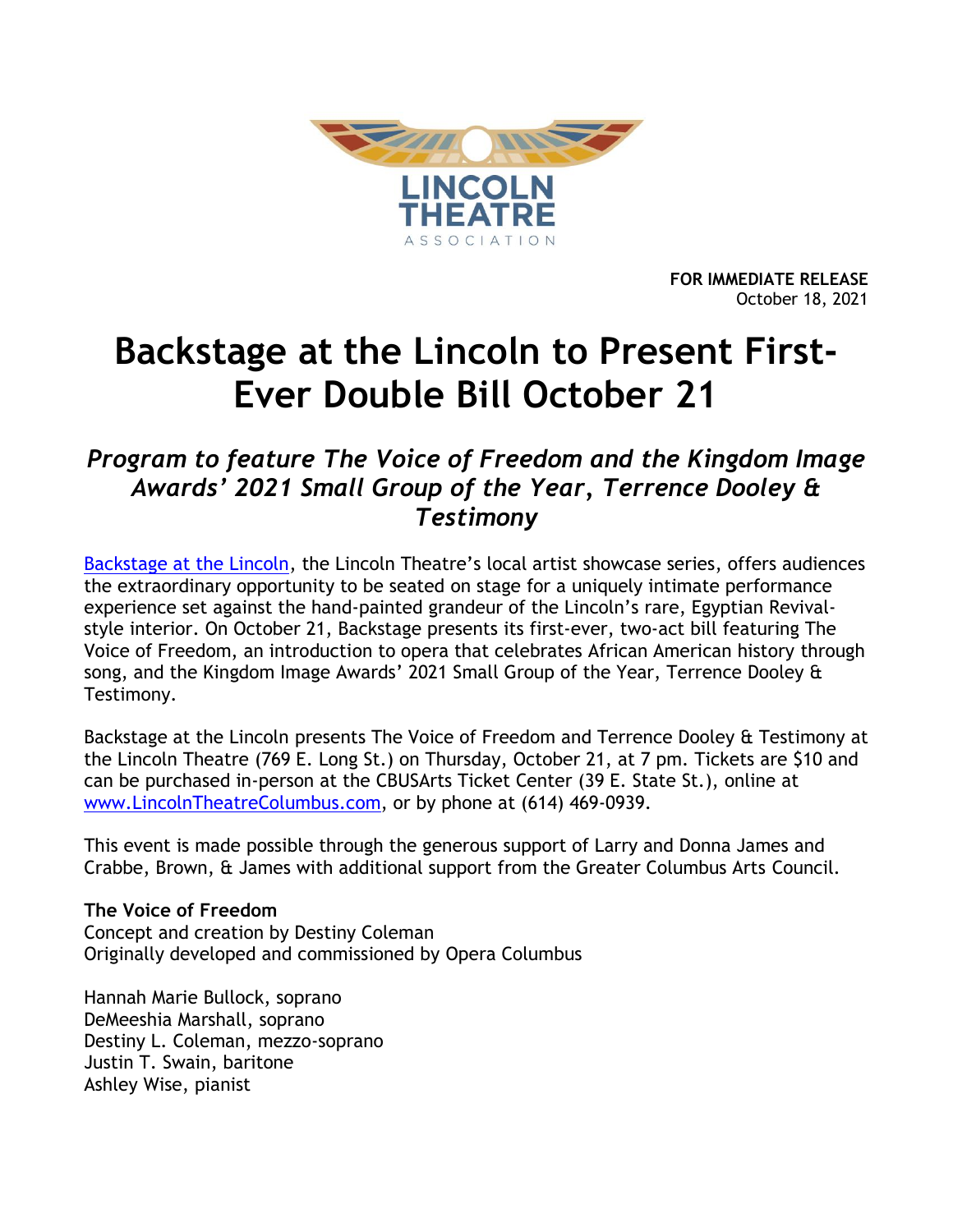The Voice of Freedom introduces audiences to the operatic art form by celebrating African American cultural history through song. Featuring pieces steeped in African American history and culture, yet universal in their emotional and musical appeal, the performance will highlight gospel, spirituals, and operatic works throughout history. The Voice of Freedom aims to share the African American experience with audiences of all ages, races, and religions.

### **Terrence Dooley & Testimony**

A *Billboard* Top 10 national gospel artist, Columbus-based singer/songwriter [Terrence J.](https://www.terrencejdooley.com/?fbclid=IwAR38Z4wAGnccyn_vfMxwCT8ZtKcYqjr73dMVE3_jUIFHj7T85u4LblL-U9s)  [Dooley](https://www.terrencejdooley.com/?fbclid=IwAR38Z4wAGnccyn_vfMxwCT8ZtKcYqjr73dMVE3_jUIFHj7T85u4LblL-U9s) is an accomplished multi-instrumentalist, recording artist, producer, highly soughtafter organist, keyboardist, clinician, minister, and director. In 2007, he founded small choir Testimony, an assembly of singers known for versatility in execution, proficiency in highenergy praise songs, and experience in worship. Under Dooley's leadership, Testimony has since made waves in the gospel music industry, releasing three studio albums—*Freedom* (2010), *Turning Point* (2015), and *Testimony* (2018) which debuted at #2 on *Billboard*'s Current Gospel Albums chart, #10 on Top Gospel Albums, and #35 on Top Christian/Gospel Albums. Their most recently released single, "Thank You" (November 2020), debuted at #4 on *Billboard*'s Gospel Digital Song Sales chart. On October 9, 2021, Terrence Dooley & Testimony were named the 2021 Small Group of the Year by the [Kingdom Image Awards,](https://kingdomimageawards.com/) a Columbus non-profit organization that recognizes and celebrates the work and musical contribution of local artists who share the Gospel and represent the Kingdom with excellence.

#### [www.LincolnTheatreColumbus.com](http://www.lincolntheatrecolumbus.com/)

#### **CALENDAR LISTING**

**Backstage at the Lincoln presents THE VOICE OF FREEDOM and TERRENCE DOOLEY & TESTIMONY**

#### **Thursday, October 21, 7 pm**

#### **Lincoln Theatre (769 E. Long St.)**

Backstage at the Lincoln, the Lincoln Theatre's local artist showcase series, offers audiences the extraordinary opportunity to be seated on stage for a uniquely intimate performance experience set against the hand-painted grandeur of the Lincoln's rare, Egyptian Revivalstyle interior. On October 21, Backstage presents its first-ever, two-act bill featuring The Voice of Freedom, an introduction to opera that celebrates African American history through song, and the Kingdom Image Awards' 2021 Small Group of the Year, Terrence Dooley & Testimony. Tickets are \$10 and can be purchased in-person at the CBUSArts Ticket Center (39 E. State St.), online at [www.LincolnTheatreColumbus.com,](http://www.lincolntheatrecolumbus.com/) or by phone at (614) 469- 0939.

#### **# # #**

Support for the Lincoln Theatre's 2021-22 season is provided in part by the Greater Columbus Arts Council, the City of Columbus, AEP Foundation, Nationwide, The Columbus Foundation's Fred Sands Family Fund with the assistance of the Ingram-White Castle Foundation, and the Ohio Arts Council to encourage economic growth, educational excellence, and cultural enrichment for all Ohioans.

#### **About the Lincoln Theatre**